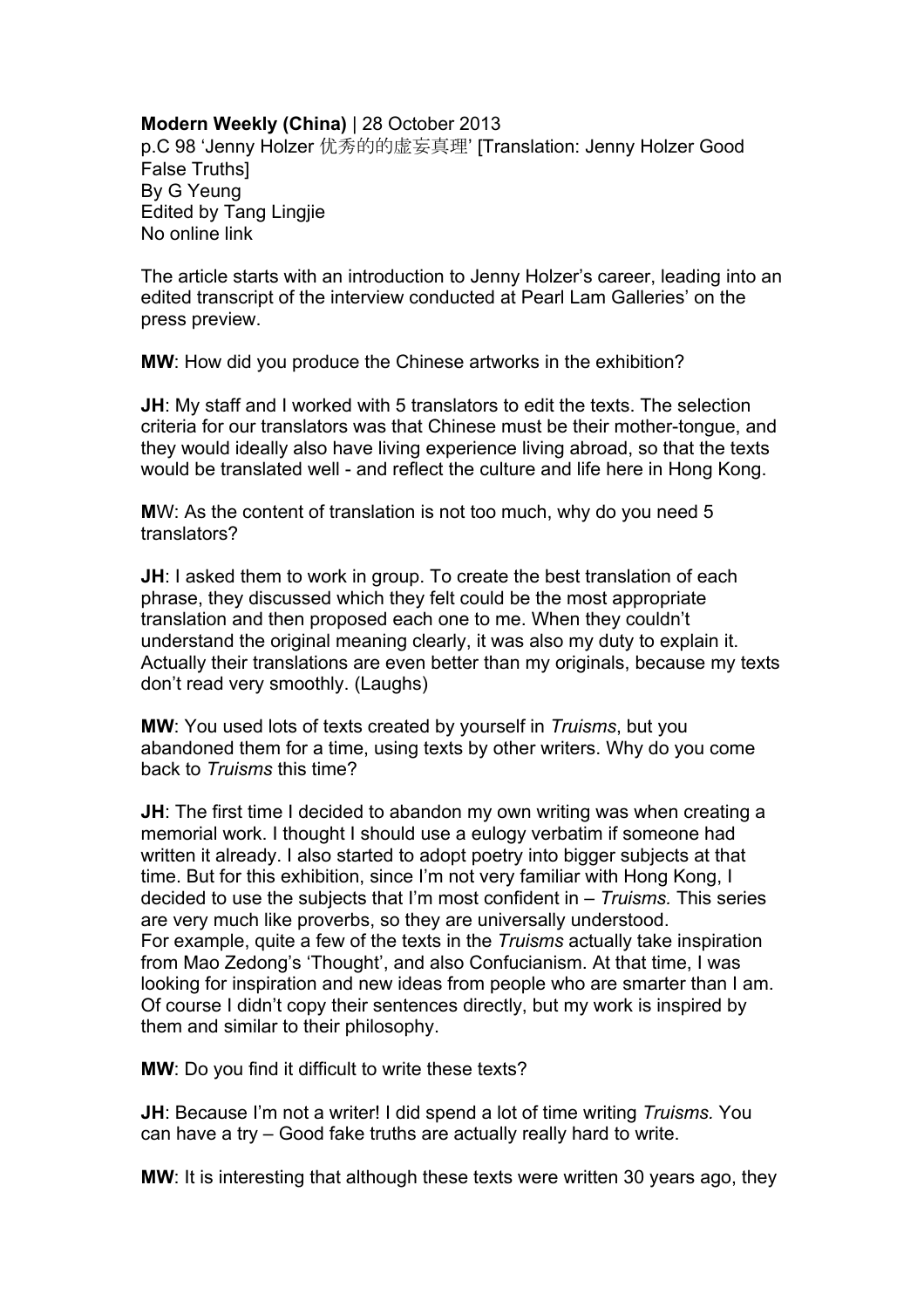are still very meaningful nowadays, as if there was no progress in people's mind during this period.

**JH**: That's the advantage of *Truisms*. To some people, that's nearly belief.

**MW**: What do you think about the character of LEDs? The material changes the concept of poem reading, because normally the reader takes their time to appreciate meaning, but your LED devices make the poem keep fading away, which limits the reading time.

**JH:** I hope to do an experiment on this. It's true that people will have different reading experiences depending on various media. The understanding and experience would be very different if you read text on a mobile phone, LED work, bench or shirt. Every work has a media that it is best suited to, I think.

**MW**: But most of the works in this exhibition are showed on LED, and the flow of the texts is so fast that people can hardly see it clearly. It makes me feel like there is an "information explosion".

**JH:** Yes, I made it to be like this deliberately. Because that's what reality is like – information passes too fast to fully appreciate.

**MW**: What's your opinion on "information explosion" in today's world?

**JH:** It's fascinating, but also too easy to get obsessed with. It changes the way you look at things, and then it changes your mind in both good and bad ways.

**MW**: Do your works deliberately criticize the modern day "information explosion"?

**JH:** Not really. Because I think there is a good side to any information explosion. It gives everyone the opportunity to access information they need. But on the other side, it allows people to be easily manipulated. I hope my work will inspire people to ruminate over various possibilities within meaning.

**MW**: Although your subject matter uses text, your art is visual art after all. When you created "Light Stream", how did you work around the difference in the structure of the English and Chinese characters. For example, how did you choose the font?

**JH**: I chose a series of fonts I liked first, and then I asked about their impact. For example, some of the fonts are typically used for newspapers, and others are more commonly used on websites or government letters. I had to ask because I don't have any Chinese background. Eventually, I found a relatively modern, but also neutral font. It doesn't belong to anyone particularly.

**MW**: Does the unique structure of Chinese characters inspire your creation?

**JH:** Chinese characters are more attractive than English ones, because they are images or signifiers in themselves. In this way I can guess the meaning,